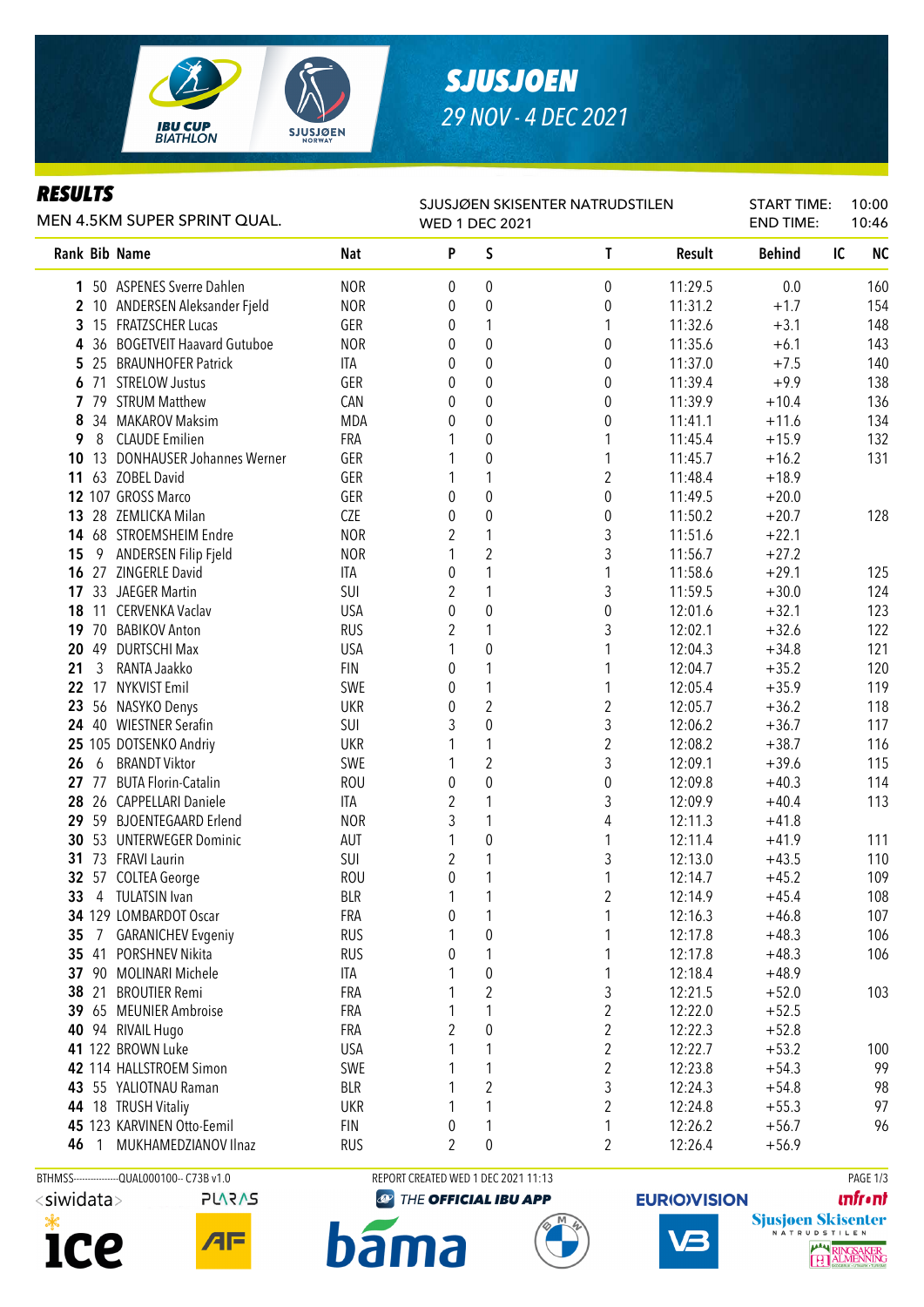**IBU CUP<br>BIATHLON SJUSJØEN** 

# *SJUSJOEN 29 NOV - 4 DEC 2021*

### *RESULTS*

| MEN 4.5KM SUPER SPRINT QUAL. |  |                               |            | SJUSJØEN SKISENTER NATRUDSTILEN<br><b>WED 1 DEC 2021</b> |                  |                  |         |               | <b>START TIME:</b> | 10:00<br>10:46 |  |
|------------------------------|--|-------------------------------|------------|----------------------------------------------------------|------------------|------------------|---------|---------------|--------------------|----------------|--|
|                              |  | Rank Bib Name                 | <b>Nat</b> | P                                                        | S                | T                | Result  | <b>Behind</b> | IC                 | N <sub>C</sub> |  |
|                              |  | 47 2 DYUSSENOV Asset          | KAZ        | 0                                                        | 2                | 2                | 12:28.0 | $+58.5$       |                    | 94             |  |
|                              |  | 48 99 BONACCI Vincent         | <b>USA</b> | 0                                                        | 1                | 1                | 12:28.8 | $+59.3$       |                    |                |  |
|                              |  | 49 120 STALDER Gion           | SUI        | 0                                                        | 1                | 1                | 12:28.9 | $+59.4$       |                    |                |  |
|                              |  | 50 12 HELDNA Robert           | EST        | 1                                                        | $\boldsymbol{0}$ | 1                | 12:29.2 | $+59.7$       |                    | 91             |  |
| 51                           |  | 48 FOMIN Maksim               | LTU        | 0                                                        | $\sqrt{2}$       | $\overline{c}$   | 12:29.4 | $+59.9$       |                    | 90             |  |
|                              |  | 52 103 RIETHMUELLER Danilo    | GER        | 0                                                        | 3                | 3                | 12:29.9 | $+1:00.4$     |                    |                |  |
|                              |  | 53 43 MARECEK Jonas           | <b>CZE</b> | 2                                                        | $\pmb{0}$        | $\overline{c}$   | 12:30.1 | $+1:00.6$     |                    | 88             |  |
|                              |  | 54 14 MILLAR Aidan            | CAN        | 1                                                        | $\sqrt{2}$       | 3                | 12:30.2 | $+1:00.7$     |                    | 87             |  |
|                              |  | 55 117 TRIXL Sebastian        | AUT        | 0                                                        | $\sqrt{2}$       | $\overline{c}$   | 12:31.8 | $+1:02.3$     |                    | 86             |  |
|                              |  | 56 31 PITZER Lucas            | AUT        | 1                                                        | $\mathfrak{Z}$   | 4                | 12:32.7 | $+1:03.2$     |                    | 85             |  |
|                              |  | 57 128 CONNELLY Zachary       | CAN        | 3                                                        | $\pmb{0}$        | 3                | 12:34.9 | $+1:05.4$     |                    | 84             |  |
|                              |  | 58 39 MUSTONEN Joni           | <b>FIN</b> | 3                                                        | $\overline{2}$   | 5                | 12:36.0 | $+1:06.5$     |                    | 83             |  |
|                              |  | 59 89 POSTL Thomas            | AUT        | 3                                                        | $\pmb{0}$        | 3                | 12:36.7 | $+1:07.2$     |                    |                |  |
|                              |  | 60 44 USOV Andrei             | <b>MDA</b> |                                                          | $\boldsymbol{0}$ | 1                | 12:38.6 | $+1:09.1$     |                    | 81             |  |
|                              |  | 60 54 BIRKENTALS Renars       | LAT        |                                                          | $\mathbf{1}$     | $\overline{c}$   | 12:38.6 | $+1:09.1$     |                    | 81             |  |
|                              |  | 62 108 FAUNER Daniele         | <b>ITA</b> |                                                          | $\overline{2}$   | 3                | 12:38.8 | $+1:09.3$     |                    |                |  |
|                              |  | 63 75 AUSEYENKA Ilya          | <b>BLR</b> | 1                                                        | $\overline{2}$   | 3                | 12:39.3 | $+1:09.8$     |                    | 78             |  |
|                              |  | 64 126 GEGO Hunor             | <b>ROU</b> | 1                                                        | $\mathbf{0}$     | 1                | 12:39.5 | $+1:10.0$     |                    | 77             |  |
| 65                           |  | 5 TYSHCHENKO Artem            | <b>UKR</b> | 0                                                        | $\overline{2}$   | $\overline{2}$   | 12:39.7 | $+1:10.2$     |                    |                |  |
|                              |  | 66 85 KUUTTINEN Patrik        | <b>FIN</b> | 0                                                        | $\mathbf{1}$     | 1                | 12:40.6 | $+1:11.1$     |                    |                |  |
|                              |  | 67 52 REPNIK Matic            | SLO        | 0                                                        | $\mathbf 0$      | $\boldsymbol{0}$ | 12:41.4 | $+1:11.9$     |                    | 74             |  |
|                              |  | 68 38 JAKOB Patrick           | AUT        | 3                                                        | 1                | 4                | 12:41.8 | $+1:12.3$     |                    |                |  |
|                              |  | 69 102 ROMANOV Nikita         | LTU        | 2                                                        | $\mathbf 0$      | $\overline{2}$   | 12:43.2 | $+1:13.7$     |                    | 72             |  |
|                              |  | 70 61 KRUPCIK Tomas           | CZE        | 0                                                        | $\overline{2}$   | $\overline{2}$   | 12:45.4 | $+1:15.9$     |                    | 71             |  |
|                              |  | 71 81 MIKYSKA Tomas           | CZE        |                                                          | $\overline{2}$   | 3                | 12:47.5 | $+1:18.0$     |                    |                |  |
|                              |  | 72 109 KOCIAN Jakub           | CZE        | 1                                                        | $\pmb{0}$        | 1                | 12:49.2 | $+1:19.7$     |                    |                |  |
|                              |  | 73 23 TAMBORNINO Eligius      | SUI        | 1                                                        | 3                | 4                | 12:50.7 | $+1:21.2$     |                    |                |  |
|                              |  | 74 92 BALODIS Rudis           | LAT        | 0                                                        | $\overline{2}$   | $\overline{c}$   | 12:53.3 | $+1:23.8$     |                    | 67             |  |
|                              |  | 75 20 PIQUERAS GARCIA Roberto | <b>ESP</b> | 1                                                        | 1                | $\overline{c}$   | 12:55.0 | $+1:25.5$     |                    | 66             |  |
|                              |  | 76 37 CHOI Dujin              | KOR        | 1                                                        | $\sqrt{2}$       | 3                | 12:55.7 | $+1:26.2$     |                    | 65             |  |
|                              |  | 77 112 KINASH Stepan          | <b>UKR</b> | 1                                                        | $\mathbf{1}$     | $\overline{2}$   | 12:57.2 | $+1:27.7$     |                    |                |  |
|                              |  | 78 58 TKALENKO Ruslan         | <b>UKR</b> | 1                                                        | $\mathfrak{Z}$   | 4                | 12:58.6 | $+1:29.1$     |                    |                |  |
|                              |  | 79 69 KIERS Trevor            | CAN        | 3                                                        | $\sqrt{2}$       | 5                | 12:59.7 | $+1:30.2$     |                    |                |  |
|                              |  | 80 66 JAKIELA Tomasz          | POL        | 2                                                        | 1                | 3                | 13:00.3 | $+1:30.8$     |                    | 61             |  |
|                              |  | 81 76 LEE Suyoung             | <b>KOR</b> | 2                                                        | 1                | 3                | 13:01.4 | $+1:31.9$     |                    | 59             |  |
|                              |  | 82 119 SIRIK Sergey           | KAZ        |                                                          | $\pmb{0}$        | 1                | 13:07.1 | $+1:37.6$     |                    | 57             |  |
|                              |  | 83 67 BAISHO Kazuki           | <b>JPN</b> |                                                          | $\mathfrak{Z}$   | 4                | 13:08.8 | $+1:39.3$     |                    | 55             |  |
|                              |  | 84 51 CHRISTILLE Cedric       | ITA        | 1                                                        | 3                | 4                | 13:09.8 | $+1:40.3$     |                    |                |  |
|                              |  | 85 32 TSOUREKAS Nikolaos      | GRE        | 1                                                        | $\pmb{0}$        | 1                | 13:10.4 | $+1:40.9$     |                    | 51             |  |
|                              |  | 86 22 SKORUSA Wojciech        | POL        | 0                                                        | $\overline{2}$   | $\overline{c}$   | 13:11.0 | $+1:41.5$     |                    | 49             |  |
| 87                           |  | 64 ANGELIS Apostolos          | GRE        | 0                                                        | $\overline{2}$   | $\overline{c}$   | 13:11.5 | $+1:42.0$     |                    | 47             |  |
|                              |  | <b>88 93 UHA Juri</b>         | <b>EST</b> | 1                                                        | $\overline{2}$   | 3                | 13:11.8 | $+1:42.3$     |                    | 45             |  |
|                              |  | 89 46 SJOKVIST Henning        | SWE        | 2                                                        | $\overline{2}$   | 4                | 13:13.1 | $+1:43.6$     |                    |                |  |
|                              |  | 90 121 BRYN Patryk            | POL        | 0                                                        | 1                | 1                | 13:15.3 | $+1:45.8$     |                    | 41             |  |
|                              |  | 91 62 ENKHBAT Enkhsaikhan     | MGL        | 1                                                        | 2                | 3                | 13:16.2 | $+1:46.7$     |                    | 39             |  |
|                              |  | 92 97 IVARSSON Anton          | SWE        | 0                                                        | 3                | 3                | 13:17.4 | $+1:47.9$     |                    |                |  |





BTHMSS---------------QUAL000100-- C73B v1.0 REPORT CREATED WED 1 DEC 2021 11:13 REPORT CREATED WED 1 DEC 2021 11:13

THE OFFICIAL IBU APP





**unfront** 



**bama**